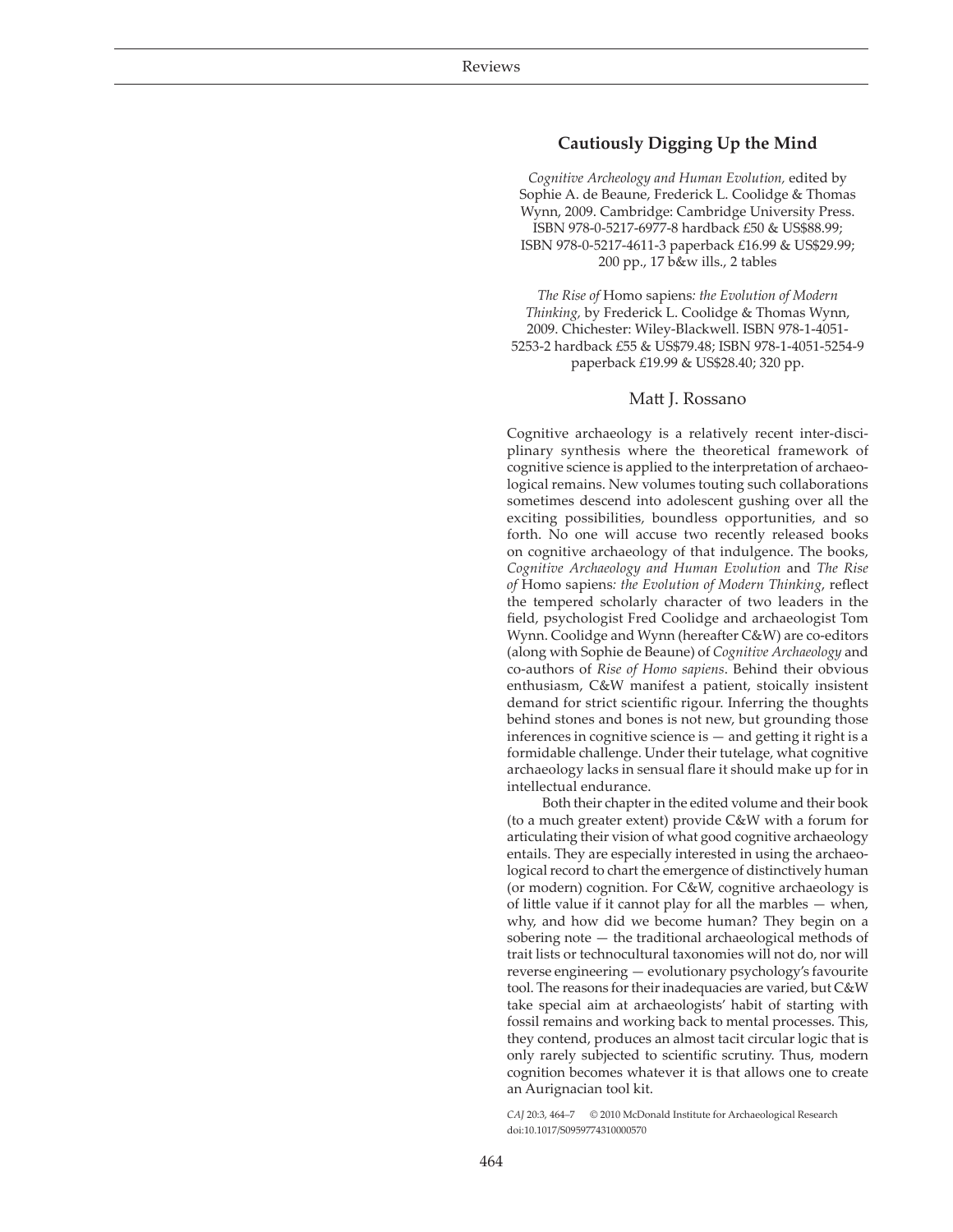Using beads as a marker for modernity is an especially revealing case study in how to do it wrong. As far as we know, humans are the only creatures that wear body adornments (such as beads) and beads *can* symbolize something (although they don't have to). Thus, recently unearthed beads have been interpreted by some as indicating the presence of modern behaviour dating back as far as 100,000 ybp. But wait a minute, warn C&W, just because beads can symbolize something does not necessarily mean that they did for the hominins who created them, and even if they are symbolic how do we know that symbolic thinking requires modern cognition? Too many steps in this argument are being assumed rather than convincingly demonstrated.

Instead of starting with remains, instruct C&W, start with cognitive science. They have argued in numerous previous publications that modern cognition involved an enhancement of working-memory capacity. They develop this argument using Alan Baddeley's empirically wellfounded model of working memory. This enhancement would have produced a number of cognitive abilities that might leave reliable indicators in the archaeological record. These abilities include: resistance to interfering stimuli, inhibition of prepotent responses, contingency planning, behavioural organization across time and space, and engaging in thought experiments. Informed by cognitive science, C&W then scour the archaeological record for evidence of these mental traits. Their standard for what constitutes modern cognition is a strict one, requiring them to reject (or at least be highly suspicious of) any remains (such as beads) that could be the result of a simpler mental process than one requiring enhanced working memory. Technologies requiring heavy investments in time and labour (such as traps, weirs, atlatls), forging systems requiring long-term planning (such as burning, food storage, migration interception), algorithmic or external memory devices (such as the Tai or Lartet plagues), and abstract artefacts (such as the Hohlenstein-Stadel figurine) all pass the test in their view. They conclude that most of the evidence for enhanced working memory accrues after 30,000 ybp and is thus restricted to Anatomically Modern Humans (AMH).

It is telling that C&W's chapter in *Cognitive Archaeology* is near the end — seemingly suggesting that they are willing to wait patiently as others have their say before rolling out their critique. The volume opens guardedly with co-editor, archaeologist Sophie de Beaune, framing some of the key questions motivating the discipline while simultaneously warning that, to date, archaeology has been slow to embrace cognitive science theories. A later chapter by fellow archaeologists Carolina Maestro and Carmine Collina echoes this sentiment pointing out that it is still unclear (to them at least) whether the much-lauded *chaine opératoire*  method of analysing tool construction can be meaningfully interpreted by cognitive science. At times the tone seems almost pessimistic.

Indeed, de Beaune's chapter on inventiveness highlights some of the challenges facing cognitive archaeology — especially when it comes to identifying the presence of modern cognition. Inventiveness, she argues, can (generally) be attributed to novel combinations of already existing skills.

Neolithic pottery, for example, draws together the idea of a container — long established in the Palaeolithic record in the form of skins, bark or tortoise shells — and clay-baking which was previously used for creating coating for walls and floors. Analogical thinking is probably the cognitive process underlying these inventions. Does using analogical thinking to create novel combinations of technologies (inventiveness) constitute 'modern cognition?' If, as de Beaune contends, evidence of analogical thinking goes back to *Homo erectus*, then it would seem that that aspect of it cannot be modern. All of this highlights the dire scientific necessity of defining precisely what it is that separates a 'modern mind' from a 'non-modern one.' At least one recent study finds some evidence of innovation among Neanderthals (Langley *et al.*  2008). Thus, it may not be innovation or analogical thinking *per se* that distinguishes modernity, but specific types of analogies or inventions. Even so, we must never succumb to the all too simplistic thinking that says 'when *Homo sapiens* show inventiveness — it's modern; when archaics  $d$ o it  $-$  it's not'.

My own chapter exploring the evolution of consciousness may suffer similar definitional challenges. I think you have to be able to engage in conscious deliberate practice to develop the skill necessary for creating a later Acheulean hand axe. This is not, by itself, modern consciousness or cognition — although it is, I think, a necessary step on the way. But I must confess to a bit of convenient vagueness when it comes to specifying exactly what it is that makes 'modern consciousness' different from 'Acheulean hand axe' consciousness (other than the fact that modern consciousness allows you to make cave art and hand axe consciousness does not, but of course, that won't do). If C&W are right about the modern cognition–enhanced working-memory connection, then I have to think more deeply about how an expansion of working memory capacity affects consciousness and how that might show up in the archaeological record. Even if C&W are wrong in the specifics, all of us trying to understand the evolution of the uniquely human mind do well to more precisely define what that uniqueness really is and how it might show itself in archaeological remains.

Not unexpectedly, our continued obsession with language as the *sine qua non* of humanity shows itself in *Cognitive Archaeology*. No less than five chapters address the issue. Archaeologist Michael Walker conjectures that social complexity may have played a critical role in the emergence of language — you have to have a large enough group of people to talk to and something to talk about. Jacques Pelegrin sees possible evidence of propositional logic, 'if I do this to the core, the result should be a shape something like this,' in the Levallois technique — an important conceptual watershed in the evolution of language. Ian Tattersall echoes Derek Bickerton's argument that full-blown language must have emerged discontinuously and catastrophically especially for all the archaic hominins whose extinction was sealed by its decent upon us and not them.

These authors raise important and interesting issues, but none (with the possible exception of Eric Reuland) directly tackle what C&W would see as the most pressing issue. Why is language necessarily evidence of modern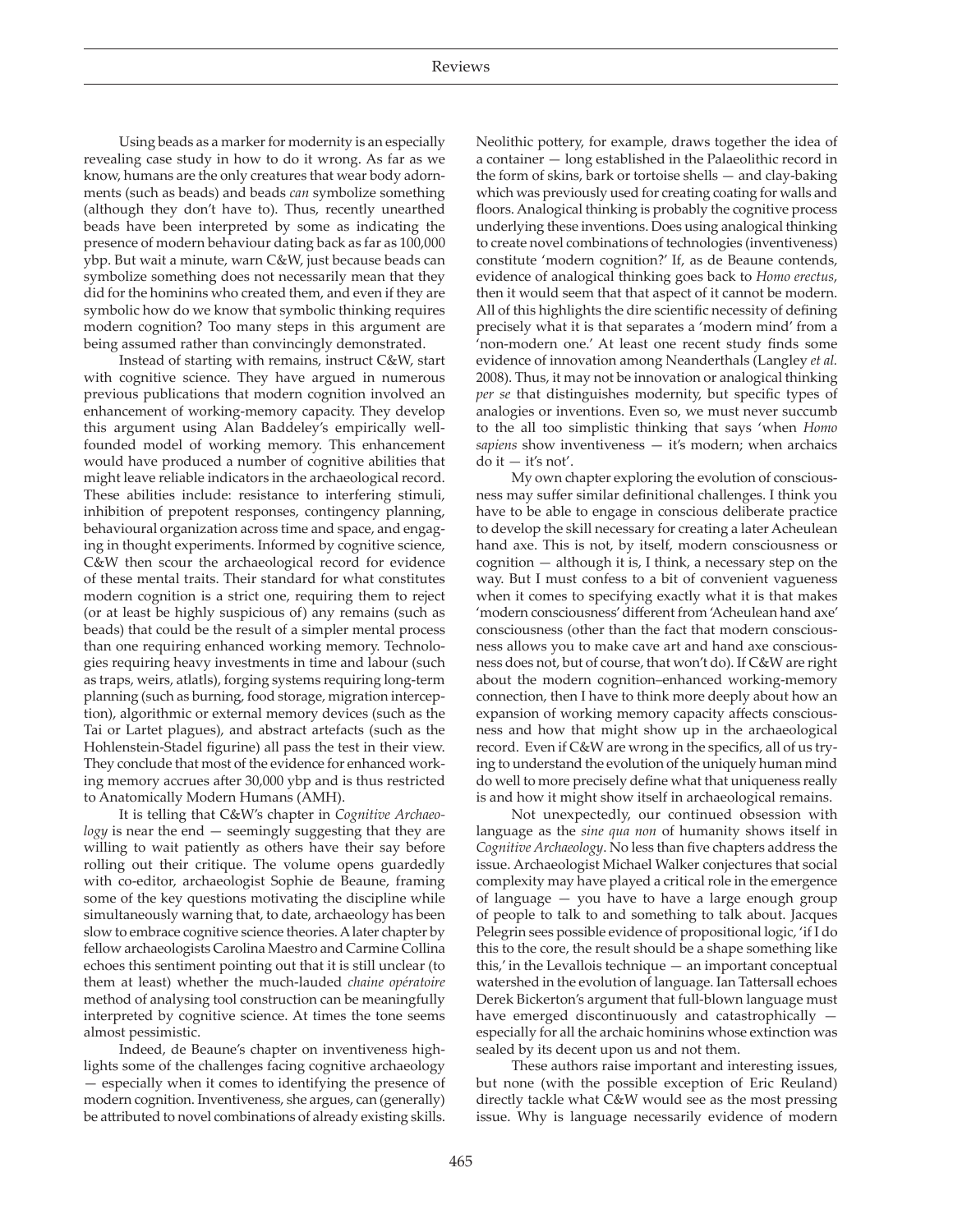cognition? Kanzi has language — albeit a limited form. Same for Neanderthals (more than likely). But neither has (or had) modern cognition. What we really need to figure out is what a modern mind can do linguistically that a non-modern mind cannot and how that might show up archaeologically. In *The Rise of Homo sapiens*, C&W expend considerable effort trying to isolate how a modern mind (with enhanced working memory capacity) can deploy language differently from a non-modern one. It could be greater phonological storage capability, which would allow for subjunctive ('what if') or cross-modal (verbally labelling a visual-spatial percept) modes of thought and expression. But what archaeological remains could possibly serve as reliable indicators of 'what if' or cross-modal thinking? Evidence of innovation might work, but (as mentioned earlier) specifying exactly what it is about innovation that requires modern cognition is not simple. Possibly it is the rate of innovation — which would separate *Homo sapiens'* innovation from that reported for Neanderthals. C&W's drive for greater precision and rigour raises its own set of challenges, but it gives scientists something substantial to work with.

While archaeology adds cognitive science to its arsenal, one cannot help but be impressed with the powerful methodological weapons it already possesses. Miriam Haidle's chapter illustrates the use of cognigrams for revealing the extensive decision-making required for creating a Lower Palaeolithic spear. Jacques Pelegrin's chapter describes in detail how refittings can be used to provide evidence that Oldowan tool construction was under perceptual control; hand axe construction was under conceptual control; and Levallois may have required propositional thought. Similarly, Natalie Uomini presents meticulous experimental studies of stone-tool construction which provide insights into the hand-movement patterns used to create different tools. From this we can infer the degree of handedness of hominin toolmakers over the course of evolutionary history (with important implications for lateral asymmetry and language).

This archaeological strength also points to a psychological weakness, both of the edited volume and potentially of the collaboration itself. Despite Tom Wynn's observation in the volume's afterword that neuroscience may provide an important binding link among the disparate theoretical models of cognitive archaeology, only one of the 13 chapters in *Cognitive Archaeology* deals specifically with neuroscience (by Andreas Kyriacou). Indeed, non-archaeologists are hard to find in the volume  $-$  only Coolidge and I (psychologists), Eric Reuland (linguist) and the aforementioned neuroscientist can boast of clean fingernails. I have nothing against archaeologists (some of my best friends…), but if cognitive science is to contribute substantively to cognitive archaeology then clearly more cognitive scientists have to get involved.

*The Rise of Homo sapiens* is a positive step in addressing this imbalance, if only to show that a partnership between an archaeologist and a psychologist is not only possible, but potentially very productive. The book allows C&W to situate their arguments about cognitive archaeology and modern cognition within the larger sweep of both human evolution and cognitive science. The book is largely successful in putting many different theoretical pieces such as neuroscience, brain evolution, working memory and primatology together into a single coherent narrative about hominin evolution and uniquely human cognition. There are a couple of odd pieces, however, that seem not to fit as neatly as one might wish. For example, why they chose to include a section on brain myths ('we only use 10% of our brains, alcohol kills brain cells,' etc.) is not clear nor is its relevance to the book's central theme. Additionally, their insistence on tree to ground nesting — Australopiths nested and slept in trees, *Homo erectus* did so on the ground — as a major cognitive transition is also rather puzzling. It's not that the idea is without merit<sup>1</sup> it's just that the prominence they accord it seems out of proportion to the evidence they cite for it. There appear to be so many other possible, cognitivelyrelevant early transition points (global migration, hand-axe construction, composite tools, increased meat eating, etc.) with more well-established empirical pedigrees that, as it stands, changes in sleeping patterns may be a player in this drama, but not yet the top bill.

These missteps pale, however, when compared against the superlative job that *The Rise of* Homo sapiens does in describing how the marriage of cognitive science and archaeology can penetrate into the minds of our ancestors. How can we best describe the navigational, technical, and problem solving abilities of *Homo erectus*? How did the language of *Homo heidelbergensis* differ from Neanderthals? For those of us fascinated by the process of becoming human, C&W's careful analysis of our hominin ancestors' mental abilities casts thrilling illumination onto our murky prehistory. This past fall, I used their book in my graduate seminar class. Most psychology students are initially baffled by how archaeology could have any relevance to the human mind. For them, learning about refitting can be as tedious as well … refitting. But the payoff can astound.

*The Rise of Homo sapiens* takes us to the 400,000-yearold debitage pile at Boxgrove where a *Homo heidelbergensis* tool maker paused briefly to knap a hand axe. The tool maker's ancestral shadow looms over us as we kneel down at the site and allow the stones themselves to breathe life back into his thoughts and actions. No dumb beast left this sign. A mind passed this way. After being struck, each flake was scrutinized — larger, well-shaped ones were set aside to be worked further, later. With a craftsman's touch, the toolmaker skillfully struck the final finishing flakes, polishing the edge to an effective point. In our mind's eye we see a recognizable expression of human pride filling his visage as he gazes upon his handiwork. Before his reflection has vanished from the rippling waters along the Channel shoreline, we can wonder: is this when humanity first experienced beauty in personal creation? Is this when a sense of personal accomplishment was born? Scenes such as this dispel the notion that our ancestors were merely smelly, grunting brutes, lumbering about passing time waiting to become us. Exciting possibilities might indeed be in the offing if cognitive archaeology can capture the imagination of a few more aspiring psychologists. To that end, *The Rise of* Homo sapiens is an admirable start.